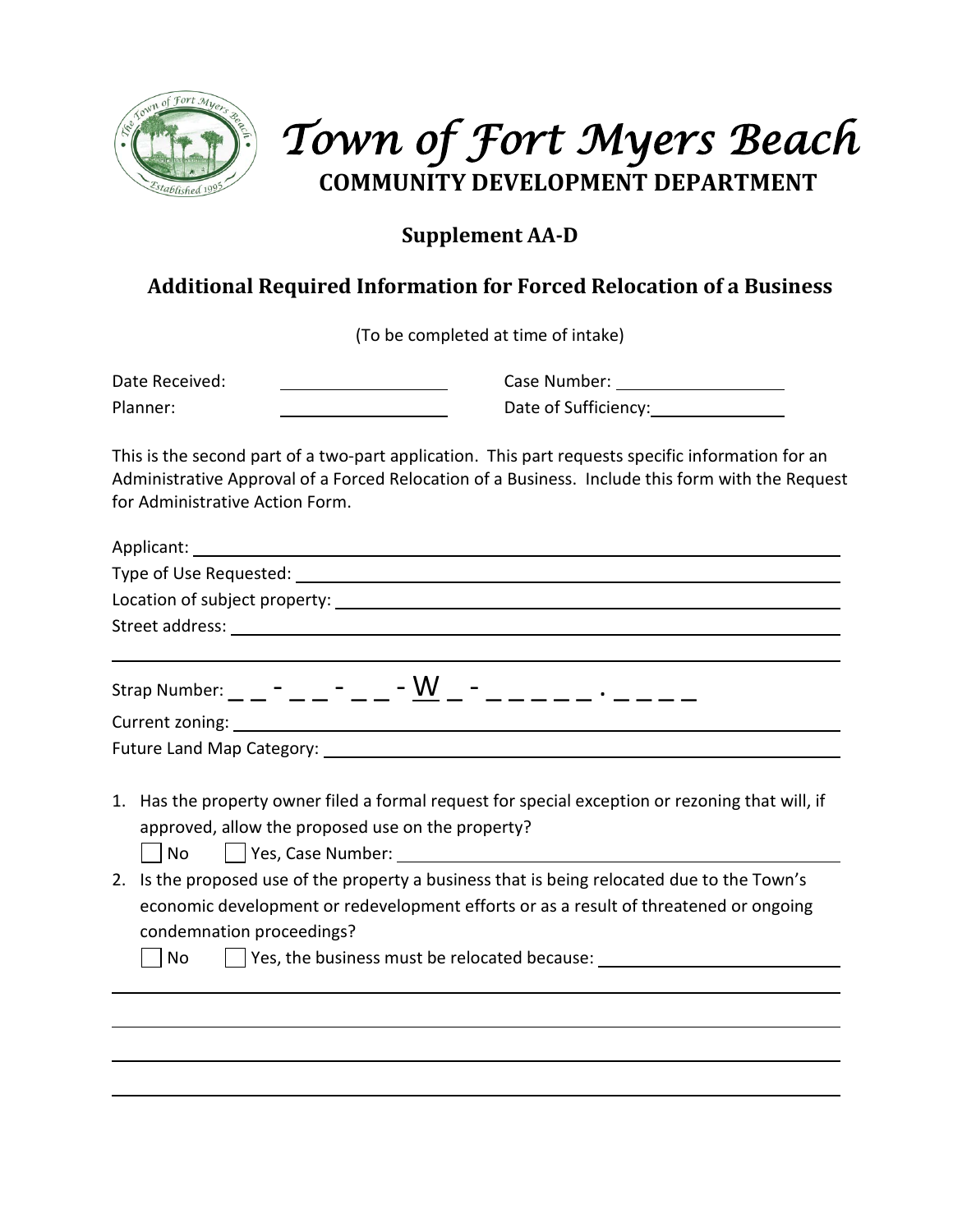| Date Received: |                                                                               |  |
|----------------|-------------------------------------------------------------------------------|--|
| Planner:       |                                                                               |  |
|                |                                                                               |  |
|                |                                                                               |  |
|                |                                                                               |  |
|                |                                                                               |  |
|                |                                                                               |  |
|                | 3. Describe the existing uses on properties surrounding the subject property. |  |
|                |                                                                               |  |
|                |                                                                               |  |
|                |                                                                               |  |
|                |                                                                               |  |
|                |                                                                               |  |
|                |                                                                               |  |
|                |                                                                               |  |
|                |                                                                               |  |
|                |                                                                               |  |
|                |                                                                               |  |
|                |                                                                               |  |
|                |                                                                               |  |
|                |                                                                               |  |
|                |                                                                               |  |
|                |                                                                               |  |

Additional Requirements:

- 1. Site plan, to scale, indicating structures and easements on the property.
- 2. Area location map showing the subject property and uses on surrounding properties.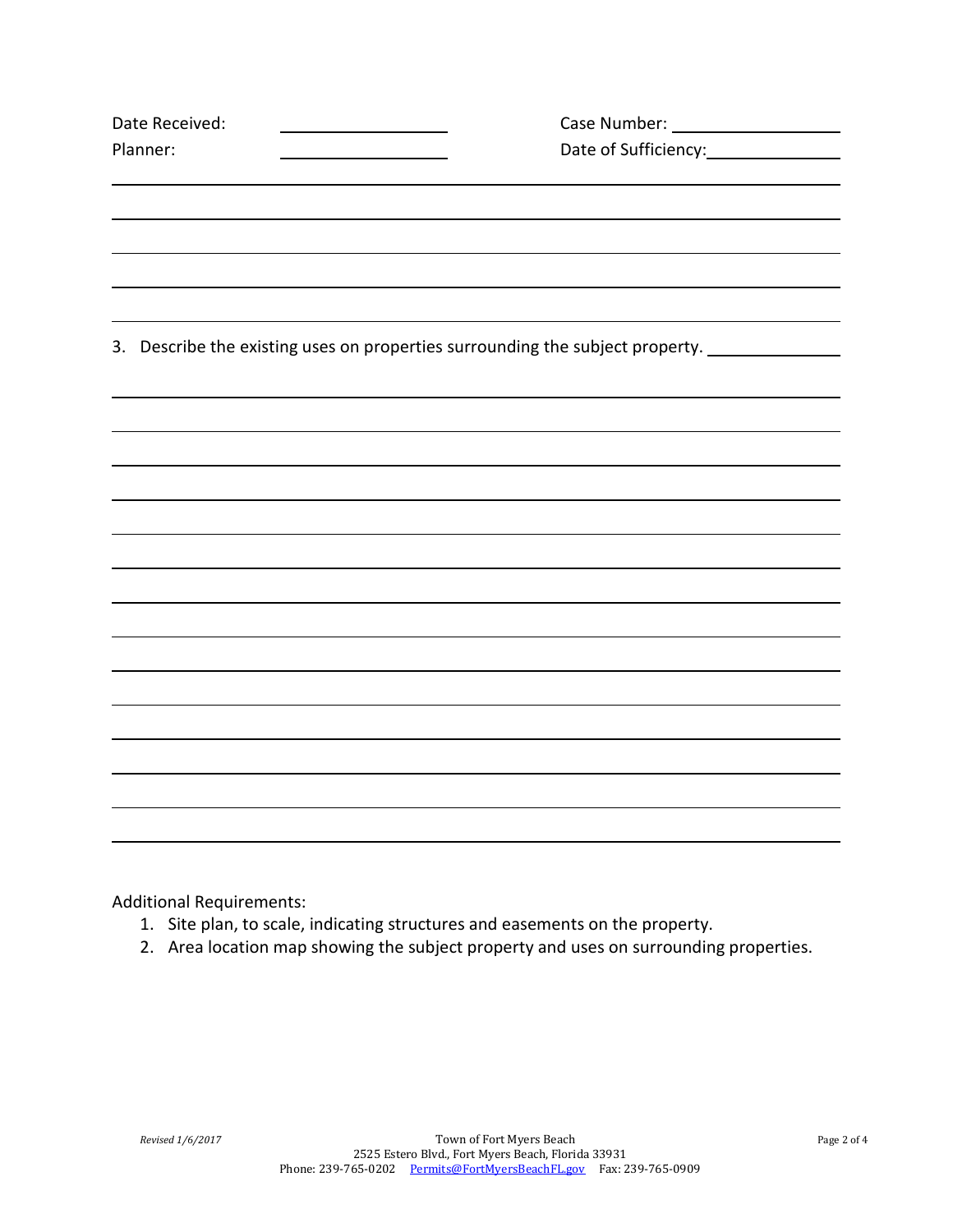| Date Received: |  |
|----------------|--|
| Planner:       |  |

Date Received: Case Number: Date of Sufficiency: Date of Sufficiency:

#### **Agreement**

I, , agree to cease the proposed use within 180 days of the date of this administrative approval unless the Town Council has rendered a final decision approving the requested rezoning or special exception.

| Date                                                                       | Signature of Applicant or Authorized Representative                                     |
|----------------------------------------------------------------------------|-----------------------------------------------------------------------------------------|
|                                                                            |                                                                                         |
|                                                                            | <b>Printed Name</b>                                                                     |
| <b>STATE OF FLORIDA)</b><br><b>COUNTY OF LEE)</b>                          |                                                                                         |
|                                                                            | Subscribed and sworn to (or affirmed) before me this ____________ day of ______________ |
|                                                                            |                                                                                         |
|                                                                            |                                                                                         |
|                                                                            | Notary Public Signature                                                                 |
| (SEAL)                                                                     |                                                                                         |
|                                                                            | Notary Printed Name                                                                     |
| Personally Known _________ or Produced Identification ____________________ |                                                                                         |
|                                                                            |                                                                                         |